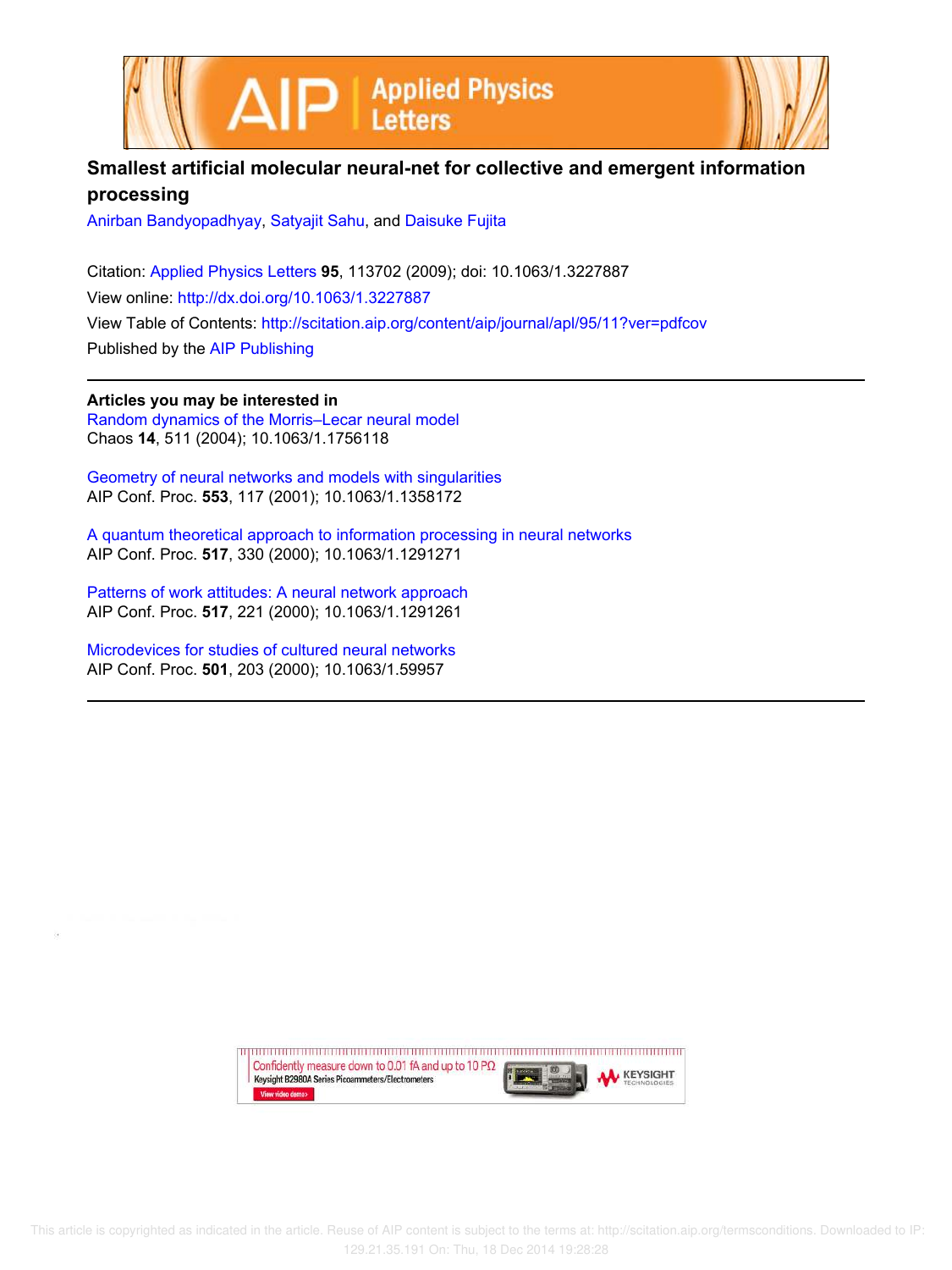## **Smallest artificial molecular neural-net for collective and emergent information processing**

Anirban Bandyopadhyay,<sup>a)</sup> Satyajit Sahu, and Daisuke Fujita *Advanced Scanning Probe Microscopy Group, Advanced Nano Characterisation Center, National Institute for Materials Science, 1-2-1 Sengen, Tsukuba, Ibaraki, 305-0047 Japan*

Received 6 May 2009; accepted 19 August 2009; published online 17 September 2009-

While exploring the random diffusion of 2 bit molecular switches (we define as molecular neuron) on an atomic flat Au (111) substrate, we have found that at least four molecules are required to construct a functional neural net. Surface electron density wave enables communication of one to many molecules at a time—a prerequisite for the parallel processing. Here we have shown that in a neural net of several molecules, some of them could dynamically store information as memory and consistently replicate the fundamental relationship that is found only in a collective and emergent computing system like our brain.  $\odot$  2009 American Institute of Physics. [doi:10.1063/1.3227887]

The ever-growing complexity of information processing requires a unique paradigm shift from the existing electronics and computation, where the solution is predefined.<sup>1</sup> Following strict instructions, a computer sends current through its well-defined circuits and solves a problem. However, randomly connected systems might generate an emergent logic in a dynamic network as explicitly observed in our central nervous system, cellular regulatory machinery, ecosystems, etc.<sup>2</sup> Intelligent and massively parallel computations would be possible if such unique processors are built artificially. Using quantum dots or molecules, $3$  several processors have been designed to realize unconventional computing.<sup>4</sup> The critical condition for such hardware is that all components should communicate with each other and influence their decision making, which is not possible without a wireless connection. Surface electron density wave has been proposed to serve the role of the wire for communication.<sup>5</sup> However, no such practical devices have been developed to this date, though literatures are rich in conceptual realization of the neural circuit.<sup>6</sup> Here, the fundamentals of a wireless dynamic molecular neural network (MNN) have been experimentally realized using molecular switches.

Using the MNN, two major problems are addressed. The statistical methods can be used for solving dynamic problems in an infinite size network. However, they are not applicable to the realistic central nervous system like networks where constituent subnetworks regulate the operation using periodic and chaotic dynamics. Recently, Zhigulin<sup>7</sup> has proposed a parametric relation to explain this dynamics. The MNN built here follows this relation; thus one fundamental aspect of brain function is replicated. Following White *et*  $a\overline{l}$ ,<sup>8</sup> we have also experimentally shown<sup>9</sup> how a network's storage capacity for temporal memory varies with the system size. Therefore, we have mapped processing capability of MNN as number of participants (molecules) increase in an assembly of diffusive molecules.

A submonolayer of 2,3,5,6-tetramethyl-1,4 benzoquinone [Duroquinone or DRQ, Fig.  $1(a)$ ] molecule is grown on a Au(111) substrate. DRQ reversibly switches among its four conformers (denoted as  $0, 1, 2$ , and  $3$ ) during

RAM and ROM operations,<sup>9</sup> and exchange states when they come in contact so DRQ is considered as a molecular neuron. DRQs movement is attributed to the rotation of alkyl groups by  $\pm 60^{\circ}$  and they do not assemble into an integrated architecture if scanned by scanning tunneling microscope (STM) at less than 0.6 V  $(V_t)$  tip bias.<sup>10,11</sup>  $V_t$  is always kept at less than 0.6 V.

Input signals are given vertically by using STM tip. To read the state, typical conductance of the conformer is matched with its reported value.<sup>9</sup> The STM image of the conformer computed using Green's formalism is found consistent with the experimental one [Fig.  $1(c)$ ].<sup>12</sup> Thus, we have detected  $\sim$ 100 consecutive events; however, within  $\sim$ 15 scans  $(\sim 10$  min) the rules of logic-state change become evident. Information processing is defined as change in the



FIG. 1. (Color online) (a) Schematic presentation of the four molecular states (top). Two frames of walking of the molecule are shown by red and black arrow. (b) Schematic of Amemiya model is at the top, and the other three models are developed from the present work, here the red and black balls represent one and zero, respectively. (c) It shows random logical interchange between four DRQ molecules. (d) All 48 molecules inside monolayer is converted to 00, 01, 10, and 11 states. The scale bar is 1.2 nm.

a)Author to whom correspondence should be addressed. Electronic addresses: anirban.bandyo@gmail.com and anirban.bandyopadhyay@ nims.go.jp.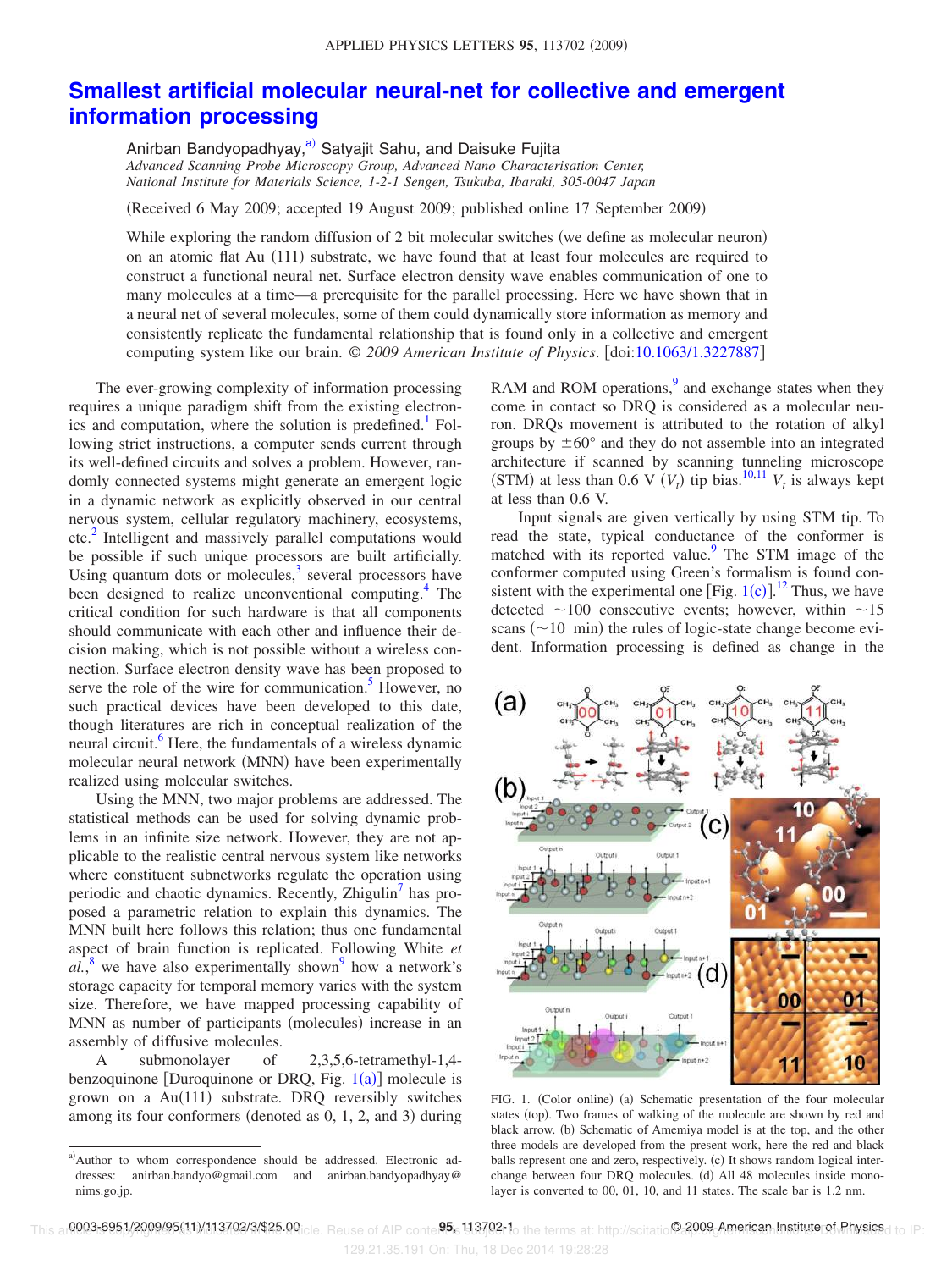number assigned to each molecule between two STM scans and this data is used to calculate information entropy.

Instead of calculating entropy of the symmetry of atomic structure, $\frac{11}{11}$  the information entropy or Shannon's entropy  $(SE)$  associated with the multilevel states<sup>13</sup> of molecular switches is calculated, which is the entropy of distributed numbers or multivalued logic states.<sup>14</sup>

The generalized SE formulation for a dynamic molecular system developed here is also applicable to any neural system consisting of multilevel switches.<sup>15</sup> At any given time, say *N* DRQ molecules, occupying states 0, 1, 2, or 3 are randomly distributed (separated by  $\sim$ 9 nm) on the Au (111) surface [Fig.  $1(b)$ ]. Then, as the molecular diversity or number of conformer *M* is 4, the maximum information registered from Shannon expression is  $SE = \ln_e(M^N) \sim 5.52$  nats for  $N=4$  molecules.<sup>13,16</sup> If the surface is scanned by STM at threshold tip biases for conductance switching, all scanned molecules acquire the corresponding logic state i.e., all DRQs switch to the state 0, 1, 2, or 3. Then the information for one molecule represents the other *N*−1 molecules. Thus, the system can have only four distinct information Fig.  $1(d)$ ]. Using expression for SE we get entropy 1.39 nats.

While implementing the SE formulation above, three conceptual changes are adopted in the classical quantum Boltzman machine (QBM) model. Instead of lateral, output is taken vertically via STM tip. The system processes four instead of two decisions  $(0 \text{ and } 1)$  and a dynamic local symmetry<sup>17</sup> is generated here which turns the system significantly advanced than the fixed-site random distribution of QBM [Fig.  $1(b)$ ].

When DRQs move and exchange logic state on Au (111) substrate, by assigning four numbers, a matrix could be created for each STM scan. Information in this matrix/string is calculated using Shannon entropy equation  $H(V) = -\sum_{i=0}^{N-1} p_i \log_2 p_i$  and an average minimum number of bits required to encode a string or matrix  $(H)$ , which is determined by the frequency of their occurrence  $(p_i)$ . Here,  $p_i$  $[P_i = P_{NDR}(V)^* P_{Neu}(V)]$  is the frequency of a particular logic state.  $P_{NDR}$  is the probability of a state generated by NDR with a Gaussian peak at the threshold bias  $V_{th}$  and is given by  $P_{\text{NDR}} = (2\pi\sigma^2)^{-1/2} e^{-(V_{\text{th}}-V)^2/2\pi\sigma^2}$ , here  $\sigma$  is  $(2\pi)^{-1/2}$ .  $P_{\text{Neu}}$  is the probability of logic state caused by wireless interaction of molecules, considering sigmoid Boltzman neuron, and is represented by  $P_{\text{Neu}} = (1 + e^{S/\tilde{C}})^{-1}$ , where *S* is weighted sum of input signals,  $S = \sum_{i=1}^{N-1} x_i w_i + w_0$ ,  $x_i$  is distance between interacting molecules,  $w_i$  is energy difference between them,  $w_0$  $(w_0 = x_{\text{rms}}V)$  is energy induced by external bias *V*. The constant *C* depends on the substrate and it's a function of temperature, sets limiting value of *S* as *S*min, at less than *S*min logic states change  $[S \sim 60,$  Figs. 2(a)-2(c)].

In the Fig.  $2(a)$ , change in *H* with scan bias *V*, for two molecules participating in the random information exchange process is shown. During continuous scan at  $\leq 0.4$  V, the initial logic state distribution repeats several times as total number of electron  $\tau$  (state 1 has one and state 2 has two extra electrons) remains constant [Fig. 2(e)]. At higher biases,  $\tau$  changes randomly and a variable logic state distribution is observed. The *H*-*V* variation remained constant at *H* =2 with the change in scan bias. Value of *H* depicts a 2 bit parallel processing. The higher bias induces faster information exchange increasing the rate of DRQ diffusion  $(R)$  and



FIG. 2. (Color online) (a) Two isolated DRQ molecules at  $\sim$  5 nm apart (top at state 2 and the bottom at state 3), surrounded by electron density barriers. [(b) and (c)] consecutive STM images taken  $\sim$ 10 s apart, arrow indicates sudden change in molecular positions. (d) Four DRQ molecules forming a group. Arrow points toward inner and outer walls of the molecular groups. (e) Eight 3D STM images taken  $\sim$  10 s apart.

eled by each molecule between two STM scans at two different biases did not change significantly. The same conclusions are validated for three and four molecules.

The fact that, nearly constant  $R$  is independent of initial arrangement and number of interacting molecules, demand the existence of a wireless communication, possibly through the surface-propagating electron density wave. An apparent electron density wave boundary surrounds the molecules and prohibits surface electron density wave to interfere inside. Thus molecular network remains thermodynamically isolated (at constant  $T \sim 100$  K) which ensures collective information exchange among them. Inside, ripple period *L* around DRQ is changed particularly with its logic state. However, area within the boundary remained constant at  $\sim 50 \text{ nm}^2$ with the scan-bias variation [Fig.  $2(d)$ ]. This is an additional evidence for the wireless communication rather than physical collision induced diffusion.

Randomly connected wireless DRQ network exhibits a periodic and chaotic dynamics<sup>7</sup> at different local parts of the distribution, i.e., confined within a few participants. In Fig.  $3(a)$ , fraction of a network  $(F)$  is plotted with either mixed (periodic or chaotic) or purely chaotic dynamics with nodeto-node connection probability  $(p)$  for 2, 3, and 4 molecules. Onset of  $F=1$ , beyond four molecular neurons support the fact that local clustering of DRQ neurons plays an important role in defining dynamical properties of a wireless network.<sup>7</sup> Thus, *one-to-many* weak and strong wireless connections among DRQ clusters enable mimicking the continuous firing of a real neural net and thus MNN satisfies Zhingulin's